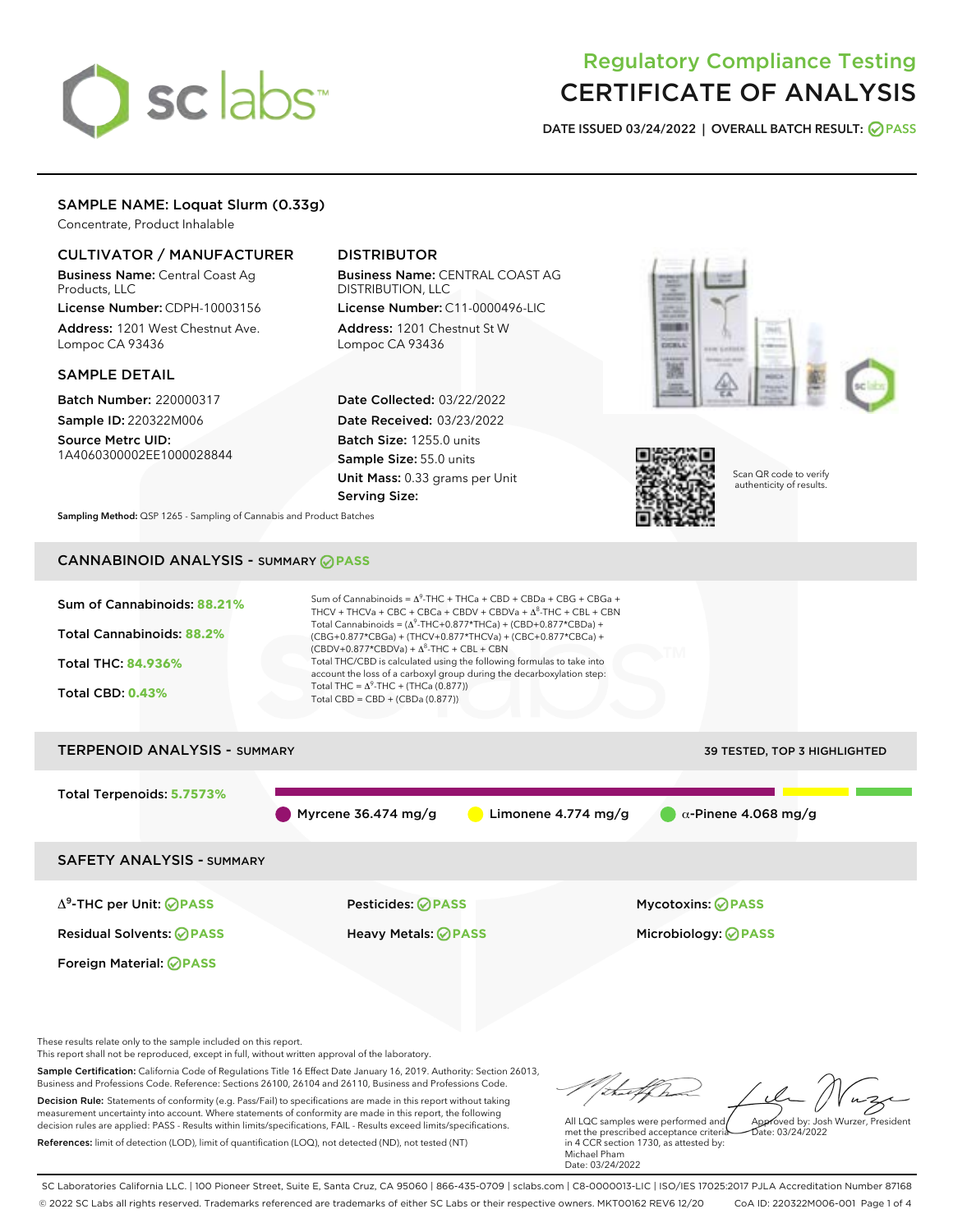



LOQUAT SLURM (0.33G) | DATE ISSUED 03/24/2022 | OVERALL BATCH RESULT: 2 PASS

#### CANNABINOID TEST RESULTS - 03/23/2022 2 PASS

Tested by high-performance liquid chromatography with diode-array detection (HPLC-DAD). **Method:** QSP 1157 - Analysis of Cannabinoids by HPLC-DAD

#### TOTAL CANNABINOIDS: **88.2%**

Total Cannabinoids (Total THC) + (Total CBD) + (Total CBG) + (Total THCV) + (Total CBC) +  $(Total$  CBDV) +  $\Delta$ <sup>8</sup>-THC + CBL + CBN

TOTAL THC: **84.936%** Total THC (Δ<sup>9</sup> -THC+0.877\*THCa)

TOTAL CBD: **0.43%**

Total CBD (CBD+0.877\*CBDa)

TOTAL CBG: 2.036% Total CBG (CBG+0.877\*CBGa)

TOTAL THCV: 0.4% Total THCV (THCV+0.877\*THCVa)

TOTAL CBC: ND Total CBC (CBC+0.877\*CBCa)

TOTAL CBDV: ND Total CBDV (CBDV+0.877\*CBDVa)

| <b>COMPOUND</b> | LOD/LOO<br>(mg/g)          | <b>MEASUREMENT</b><br><b>UNCERTAINTY</b><br>(mg/g) | <b>RESULT</b><br>(mg/g) | <b>RESULT</b><br>(%) |
|-----------------|----------------------------|----------------------------------------------------|-------------------------|----------------------|
| $\Delta^9$ -THC | 0.06/0.26                  | ±22.763                                            | 849.36                  | 84.936               |
| <b>CBG</b>      | 0.06/0.19                  | ±0.625                                             | 20.36                   | 2.036                |
| <b>CBD</b>      | 0.07/0.29                  | ±0.155                                             | 4.30                    | 0.430                |
| <b>THCV</b>     | 0.1/0.2                    | ±0.16                                              | 4.0                     | 0.40                 |
| <b>CBN</b>      | 0.1/0.3                    | ±0.13                                              | 2.5                     | 0.25                 |
| $\Delta^8$ -THC | 0.1 / 0.4                  | ±0.10                                              | 1.6                     | 0.16                 |
| <b>THCa</b>     | 0.05/0.14                  | N/A                                                | <b>ND</b>               | <b>ND</b>            |
| <b>THCVa</b>    | 0.07/0.20                  | N/A                                                | <b>ND</b>               | <b>ND</b>            |
| <b>CBDa</b>     | 0.02/0.19                  | N/A                                                | <b>ND</b>               | <b>ND</b>            |
| <b>CBDV</b>     | 0.04/0.15                  | N/A                                                | <b>ND</b>               | <b>ND</b>            |
| <b>CBDVa</b>    | 0.03 / 0.53                | N/A                                                | <b>ND</b>               | <b>ND</b>            |
| <b>CBGa</b>     | 0.1/0.2                    | N/A                                                | <b>ND</b>               | <b>ND</b>            |
| <b>CBL</b>      | 0.06 / 0.24                | N/A                                                | <b>ND</b>               | <b>ND</b>            |
| <b>CBC</b>      | 0.2 / 0.5                  | N/A                                                | <b>ND</b>               | <b>ND</b>            |
| <b>CBCa</b>     | 0.07/0.28                  | N/A                                                | <b>ND</b>               | <b>ND</b>            |
|                 | <b>SUM OF CANNABINOIDS</b> |                                                    | 882.1 mg/g              | 88.21%               |

#### **UNIT MASS: 0.33 grams per Unit**

| $\Delta^9$ -THC per Unit               | 1100 per-package limit | 280.29 mg/unit | <b>PASS</b> |
|----------------------------------------|------------------------|----------------|-------------|
| <b>Total THC per Unit</b>              |                        | 280.29 mg/unit |             |
| <b>CBD</b> per Unit                    |                        | $1.42$ mg/unit |             |
| <b>Total CBD per Unit</b>              |                        | $1.42$ mg/unit |             |
| <b>Sum of Cannabinoids</b><br>per Unit |                        | 291.1 mg/unit  |             |
| <b>Total Cannabinoids</b><br>per Unit  |                        | 291.0 mg/unit  |             |

#### TERPENOID TEST RESULTS - 03/24/2022

Terpene analysis utilizing gas chromatography-flame ionization detection (GC-FID). **Method:** QSP 1192 - Analysis of Terpenoids by GC-FID

| <b>COMPOUND</b>         | LOD/LOQ<br>(mg/g) | <b>MEASUREMENT</b><br><b>UNCERTAINTY</b><br>(mg/g) | <b>RESULT</b><br>(mg/g)                         | <b>RESULT</b><br>(%) |
|-------------------------|-------------------|----------------------------------------------------|-------------------------------------------------|----------------------|
| <b>Myrcene</b>          | 0.008 / 0.025     | ±0.3647                                            | 36.474                                          | 3.6474               |
| Limonene                | 0.005 / 0.016     | ±0.0530                                            | 4.774                                           | 0.4774               |
| $\alpha$ -Pinene        | 0.005 / 0.017     | ±0.0273                                            | 4.068                                           | 0.4068               |
| β-Ocimene               | 0.006 / 0.020     | ±0.0771                                            | 3.085                                           | 0.3085               |
| β-Caryophyllene         | 0.004 / 0.012     | ±0.0849                                            | 3.066                                           | 0.3066               |
| $\beta$ -Pinene         | 0.004 / 0.014     | ±0.0167                                            | 1.876                                           | 0.1876               |
| Linalool                | 0.009 / 0.032     | ±0.0359                                            | 1.212                                           | 0.1212               |
| $\alpha$ -Humulene      | 0.009 / 0.029     | ±0.0233                                            | 0.932                                           | 0.0932               |
| Terpinolene             | 0.008 / 0.026     | ±0.0065                                            | 0.410                                           | 0.0410               |
| trans-ß-Farnesene       | 0.008 / 0.025     | ±0.0098                                            | 0.356                                           | 0.0356               |
| Fenchol                 | 0.010 / 0.034     | ±0.0102                                            | 0.340                                           | 0.0340               |
| <b>Terpineol</b>        | 0.009 / 0.031     | ±0.0151                                            | 0.315                                           | 0.0315               |
| Citronellol             | 0.003 / 0.010     | ±0.0047                                            | 0.124                                           | 0.0124               |
| Camphene                | 0.005 / 0.015     | ±0.0011                                            | 0.120                                           | 0.0120               |
| <b>Borneol</b>          | 0.005 / 0.016     | ±0.0030                                            | 0.091                                           | 0.0091               |
| Guaiol                  | 0.009 / 0.030     | ±0.0028                                            | 0.075                                           | 0.0075               |
| Caryophyllene<br>Oxide  | 0.010 / 0.033     | ±0.0026                                            | 0.073                                           | 0.0073               |
| <b>Nerolidol</b>        | 0.006 / 0.019     | ±0.0030                                            | 0.062                                           | 0.0062               |
| Valencene               | 0.009 / 0.030     | ±0.0028                                            | 0.052                                           | 0.0052               |
| Fenchone                | 0.009 / 0.028     | ±0.0009                                            | 0.041                                           | 0.0041               |
| $\gamma$ -Terpinene     | 0.006 / 0.018     | ±0.0004                                            | 0.027                                           | 0.0027               |
| $\alpha$ -Phellandrene  | 0.006 / 0.020     | N/A                                                | <loq< th=""><th><loq< th=""></loq<></th></loq<> | <loq< th=""></loq<>  |
| $\Delta^3$ -Carene      | 0.005 / 0.018     | N/A                                                | $<$ LOQ                                         | $<$ LOQ              |
| $\alpha$ -Terpinene     | 0.005 / 0.017     | N/A                                                | <loq< th=""><th><loq< th=""></loq<></th></loq<> | <loq< th=""></loq<>  |
| Eucalyptol              | 0.006 / 0.018     | N/A                                                | <loq< th=""><th><loq< th=""></loq<></th></loq<> | <loq< th=""></loq<>  |
| Sabinene Hydrate        | 0.006 / 0.022     | N/A                                                | <loq< th=""><th><loq< th=""></loq<></th></loq<> | <loq< th=""></loq<>  |
| Nerol                   | 0.003 / 0.011     | N/A                                                | <loq< th=""><th><loq< th=""></loq<></th></loq<> | <loq< th=""></loq<>  |
| Sabinene                | 0.004 / 0.014     | N/A                                                | ND                                              | <b>ND</b>            |
| p-Cymene                | 0.005 / 0.016     | N/A                                                | <b>ND</b>                                       | <b>ND</b>            |
| Isopulegol              | 0.005 / 0.016     | N/A                                                | <b>ND</b>                                       | <b>ND</b>            |
| Camphor                 | 0.006 / 0.019     | N/A                                                | ND                                              | ND                   |
| Isoborneol              | 0.004 / 0.012     | N/A                                                | <b>ND</b>                                       | <b>ND</b>            |
| Menthol                 | 0.008 / 0.025     | N/A                                                | <b>ND</b>                                       | <b>ND</b>            |
| Pulegone                | 0.003 / 0.011     | N/A                                                | ND                                              | ND                   |
| Geraniol                | 0.002 / 0.007     | N/A                                                | <b>ND</b>                                       | ND                   |
| <b>Geranyl Acetate</b>  | 0.004 / 0.014     | N/A                                                | <b>ND</b>                                       | <b>ND</b>            |
| $\alpha$ -Cedrene       | 0.005 / 0.016     | N/A                                                | ND                                              | ND                   |
| Cedrol                  | 0.008 / 0.027     | N/A                                                | <b>ND</b>                                       | ND                   |
| $\alpha$ -Bisabolol     | 0.008 / 0.026     | N/A                                                | <b>ND</b>                                       | <b>ND</b>            |
| <b>TOTAL TERPENOIDS</b> |                   |                                                    | 57.573 mg/g                                     | 5.7573%              |

SC Laboratories California LLC. | 100 Pioneer Street, Suite E, Santa Cruz, CA 95060 | 866-435-0709 | sclabs.com | C8-0000013-LIC | ISO/IES 17025:2017 PJLA Accreditation Number 87168 © 2022 SC Labs all rights reserved. Trademarks referenced are trademarks of either SC Labs or their respective owners. MKT00162 REV6 12/20 CoA ID: 220322M006-001 Page 2 of 4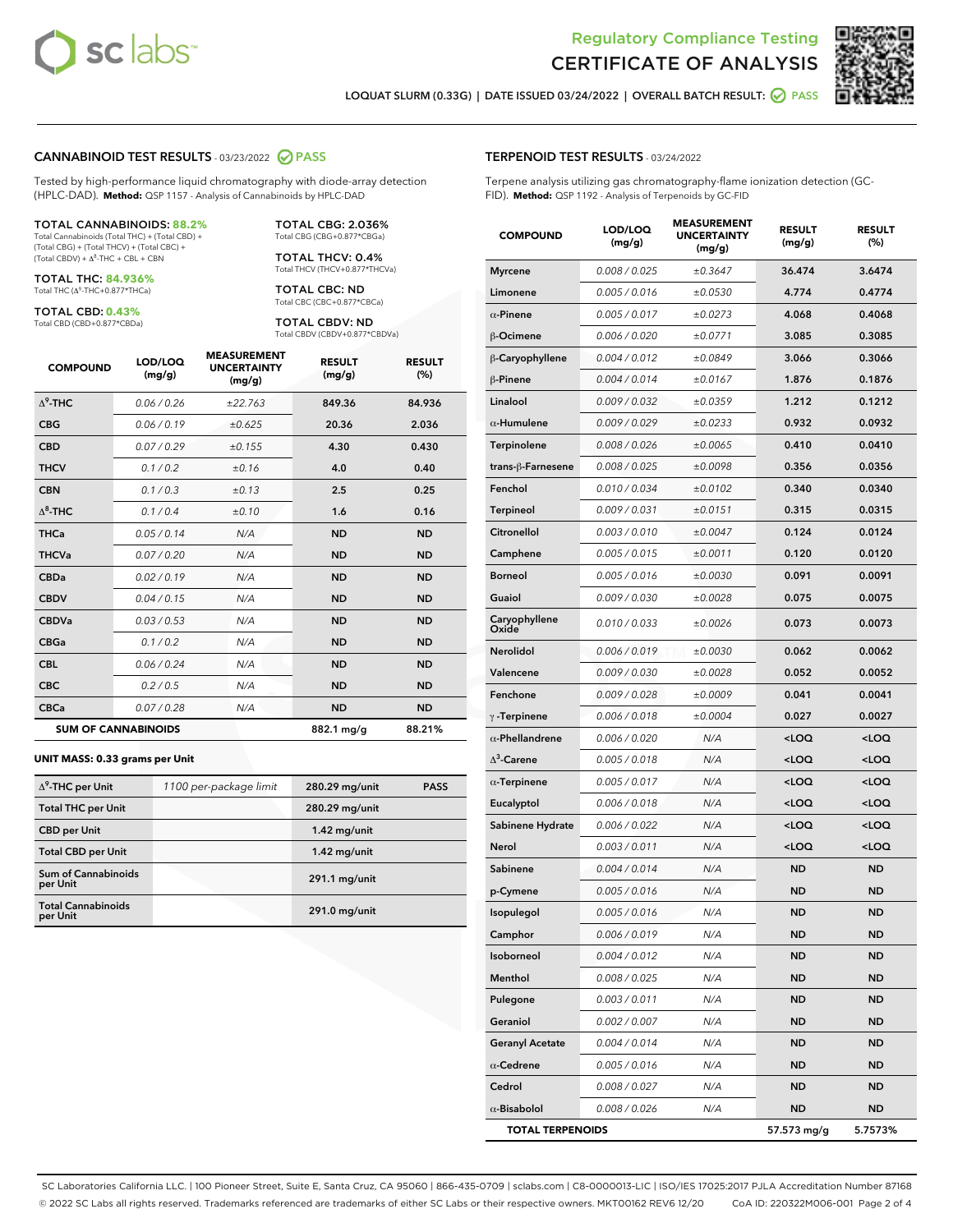



LOQUAT SLURM (0.33G) | DATE ISSUED 03/24/2022 | OVERALL BATCH RESULT: ☑ PASS

# CATEGORY 1 PESTICIDE TEST RESULTS - 03/24/2022 2 PASS

Pesticide and plant growth regulator analysis utilizing high-performance liquid chromatography-mass spectrometry (HPLC-MS) or gas chromatography-mass spectrometry (GC-MS). \*GC-MS utilized where indicated. **Method:** QSP 1212 - Analysis of Pesticides and Mycotoxins by LC-MS or QSP 1213 - Analysis of Pesticides by GC-MS

| 0.03 / 0.08<br><b>ND</b><br>Aldicarb<br>$\ge$ LOD<br>N/A<br><b>PASS</b><br>Carbofuran<br>0.02 / 0.05<br><b>ND</b><br><b>PASS</b><br>$>$ LOD<br>N/A<br>Chlordane*<br>0.03/0.08<br>N/A<br><b>ND</b><br><b>PASS</b><br>$\ge$ LOD<br>Chlorfenapyr*<br>0.03/0.10<br><b>ND</b><br><b>PASS</b><br>$\ge$ LOD<br>N/A<br>0.02/0.06<br>Chlorpyrifos<br>$>$ LOD<br>N/A<br><b>ND</b><br><b>PASS</b><br>0.02 / 0.07<br>N/A<br><b>ND</b><br>Coumaphos<br>$\ge$ LOD<br><b>PASS</b><br>Daminozide<br>0.02 / 0.07<br>N/A<br><b>ND</b><br><b>PASS</b><br>$\ge$ LOD<br><b>Dichlorvos</b><br>0.03/0.09<br>N/A<br><b>ND</b><br>$\ge$ LOD<br><b>PASS</b><br>(DDVP)<br>Dimethoate<br>0.03/0.08<br>N/A<br><b>ND</b><br><b>PASS</b><br>$>$ LOD<br>Ethoprophos<br>0.03/0.10<br>$\ge$ LOD<br>N/A<br><b>ND</b><br><b>PASS</b><br>Etofenprox<br>0.02 / 0.06<br>N/A<br><b>ND</b><br><b>PASS</b><br>$>$ LOD<br>0.03/0.08<br>N/A<br><b>ND</b><br>$>$ LOD<br><b>PASS</b><br>Fenoxycarb<br>0.03 / 0.08<br>$\ge$ LOD<br>N/A<br><b>ND</b><br><b>PASS</b><br>Fipronil<br>Imazalil<br>0.02/0.06<br>$>$ LOD<br>N/A<br><b>ND</b><br><b>PASS</b><br><b>Methiocarb</b><br>0.02 / 0.07<br><b>ND</b><br><b>PASS</b><br>$\ge$ LOD<br>N/A<br>Parathion-methyl<br>0.03/0.10<br>N/A<br><b>ND</b><br><b>PASS</b><br>$\ge$ LOD<br>0.03/0.09<br>N/A<br><b>ND</b><br><b>PASS</b><br><b>Mevinphos</b><br>$>$ LOD<br>Paclobutrazol<br>0.02 / 0.05<br>N/A<br><b>ND</b><br><b>PASS</b><br>$\geq$ LOD<br>0.03/0.09<br>$>$ LOD<br>N/A<br><b>ND</b><br><b>PASS</b><br>Propoxur<br>0.03 / 0.08<br>$\ge$ LOD<br>N/A<br><b>ND</b><br><b>PASS</b><br>Spiroxamine<br>0.03/0.10<br>N/A<br><b>ND</b><br><b>PASS</b><br>Thiacloprid<br>$\ge$ LOD | <b>COMPOUND</b> | LOD/LOQ<br>$(\mu g/g)$ | <b>ACTION</b><br>LIMIT<br>$(\mu g/g)$ | <b>MEASUREMENT</b><br><b>UNCERTAINTY</b><br>$(\mu g/g)$ | <b>RESULT</b><br>$(\mu g/g)$ | <b>RESULT</b> |
|------------------------------------------------------------------------------------------------------------------------------------------------------------------------------------------------------------------------------------------------------------------------------------------------------------------------------------------------------------------------------------------------------------------------------------------------------------------------------------------------------------------------------------------------------------------------------------------------------------------------------------------------------------------------------------------------------------------------------------------------------------------------------------------------------------------------------------------------------------------------------------------------------------------------------------------------------------------------------------------------------------------------------------------------------------------------------------------------------------------------------------------------------------------------------------------------------------------------------------------------------------------------------------------------------------------------------------------------------------------------------------------------------------------------------------------------------------------------------------------------------------------------------------------------------------------------------------------------------------------------------------------------------------------------------|-----------------|------------------------|---------------------------------------|---------------------------------------------------------|------------------------------|---------------|
|                                                                                                                                                                                                                                                                                                                                                                                                                                                                                                                                                                                                                                                                                                                                                                                                                                                                                                                                                                                                                                                                                                                                                                                                                                                                                                                                                                                                                                                                                                                                                                                                                                                                              |                 |                        |                                       |                                                         |                              |               |
|                                                                                                                                                                                                                                                                                                                                                                                                                                                                                                                                                                                                                                                                                                                                                                                                                                                                                                                                                                                                                                                                                                                                                                                                                                                                                                                                                                                                                                                                                                                                                                                                                                                                              |                 |                        |                                       |                                                         |                              |               |
|                                                                                                                                                                                                                                                                                                                                                                                                                                                                                                                                                                                                                                                                                                                                                                                                                                                                                                                                                                                                                                                                                                                                                                                                                                                                                                                                                                                                                                                                                                                                                                                                                                                                              |                 |                        |                                       |                                                         |                              |               |
|                                                                                                                                                                                                                                                                                                                                                                                                                                                                                                                                                                                                                                                                                                                                                                                                                                                                                                                                                                                                                                                                                                                                                                                                                                                                                                                                                                                                                                                                                                                                                                                                                                                                              |                 |                        |                                       |                                                         |                              |               |
|                                                                                                                                                                                                                                                                                                                                                                                                                                                                                                                                                                                                                                                                                                                                                                                                                                                                                                                                                                                                                                                                                                                                                                                                                                                                                                                                                                                                                                                                                                                                                                                                                                                                              |                 |                        |                                       |                                                         |                              |               |
|                                                                                                                                                                                                                                                                                                                                                                                                                                                                                                                                                                                                                                                                                                                                                                                                                                                                                                                                                                                                                                                                                                                                                                                                                                                                                                                                                                                                                                                                                                                                                                                                                                                                              |                 |                        |                                       |                                                         |                              |               |
|                                                                                                                                                                                                                                                                                                                                                                                                                                                                                                                                                                                                                                                                                                                                                                                                                                                                                                                                                                                                                                                                                                                                                                                                                                                                                                                                                                                                                                                                                                                                                                                                                                                                              |                 |                        |                                       |                                                         |                              |               |
|                                                                                                                                                                                                                                                                                                                                                                                                                                                                                                                                                                                                                                                                                                                                                                                                                                                                                                                                                                                                                                                                                                                                                                                                                                                                                                                                                                                                                                                                                                                                                                                                                                                                              |                 |                        |                                       |                                                         |                              |               |
|                                                                                                                                                                                                                                                                                                                                                                                                                                                                                                                                                                                                                                                                                                                                                                                                                                                                                                                                                                                                                                                                                                                                                                                                                                                                                                                                                                                                                                                                                                                                                                                                                                                                              |                 |                        |                                       |                                                         |                              |               |
|                                                                                                                                                                                                                                                                                                                                                                                                                                                                                                                                                                                                                                                                                                                                                                                                                                                                                                                                                                                                                                                                                                                                                                                                                                                                                                                                                                                                                                                                                                                                                                                                                                                                              |                 |                        |                                       |                                                         |                              |               |
|                                                                                                                                                                                                                                                                                                                                                                                                                                                                                                                                                                                                                                                                                                                                                                                                                                                                                                                                                                                                                                                                                                                                                                                                                                                                                                                                                                                                                                                                                                                                                                                                                                                                              |                 |                        |                                       |                                                         |                              |               |
|                                                                                                                                                                                                                                                                                                                                                                                                                                                                                                                                                                                                                                                                                                                                                                                                                                                                                                                                                                                                                                                                                                                                                                                                                                                                                                                                                                                                                                                                                                                                                                                                                                                                              |                 |                        |                                       |                                                         |                              |               |
|                                                                                                                                                                                                                                                                                                                                                                                                                                                                                                                                                                                                                                                                                                                                                                                                                                                                                                                                                                                                                                                                                                                                                                                                                                                                                                                                                                                                                                                                                                                                                                                                                                                                              |                 |                        |                                       |                                                         |                              |               |
|                                                                                                                                                                                                                                                                                                                                                                                                                                                                                                                                                                                                                                                                                                                                                                                                                                                                                                                                                                                                                                                                                                                                                                                                                                                                                                                                                                                                                                                                                                                                                                                                                                                                              |                 |                        |                                       |                                                         |                              |               |
|                                                                                                                                                                                                                                                                                                                                                                                                                                                                                                                                                                                                                                                                                                                                                                                                                                                                                                                                                                                                                                                                                                                                                                                                                                                                                                                                                                                                                                                                                                                                                                                                                                                                              |                 |                        |                                       |                                                         |                              |               |
|                                                                                                                                                                                                                                                                                                                                                                                                                                                                                                                                                                                                                                                                                                                                                                                                                                                                                                                                                                                                                                                                                                                                                                                                                                                                                                                                                                                                                                                                                                                                                                                                                                                                              |                 |                        |                                       |                                                         |                              |               |
|                                                                                                                                                                                                                                                                                                                                                                                                                                                                                                                                                                                                                                                                                                                                                                                                                                                                                                                                                                                                                                                                                                                                                                                                                                                                                                                                                                                                                                                                                                                                                                                                                                                                              |                 |                        |                                       |                                                         |                              |               |
|                                                                                                                                                                                                                                                                                                                                                                                                                                                                                                                                                                                                                                                                                                                                                                                                                                                                                                                                                                                                                                                                                                                                                                                                                                                                                                                                                                                                                                                                                                                                                                                                                                                                              |                 |                        |                                       |                                                         |                              |               |
|                                                                                                                                                                                                                                                                                                                                                                                                                                                                                                                                                                                                                                                                                                                                                                                                                                                                                                                                                                                                                                                                                                                                                                                                                                                                                                                                                                                                                                                                                                                                                                                                                                                                              |                 |                        |                                       |                                                         |                              |               |
|                                                                                                                                                                                                                                                                                                                                                                                                                                                                                                                                                                                                                                                                                                                                                                                                                                                                                                                                                                                                                                                                                                                                                                                                                                                                                                                                                                                                                                                                                                                                                                                                                                                                              |                 |                        |                                       |                                                         |                              |               |
|                                                                                                                                                                                                                                                                                                                                                                                                                                                                                                                                                                                                                                                                                                                                                                                                                                                                                                                                                                                                                                                                                                                                                                                                                                                                                                                                                                                                                                                                                                                                                                                                                                                                              |                 |                        |                                       |                                                         |                              |               |

# CATEGORY 2 PESTICIDE TEST RESULTS - 03/24/2022 @ PASS

| <b>COMPOUND</b>          | LOD/LOQ<br>$(\mu g/g)$ | <b>ACTION</b><br><b>LIMIT</b><br>$(\mu g/g)$ | <b>MEASUREMENT</b><br><b>UNCERTAINTY</b><br>$(\mu g/g)$ | <b>RESULT</b><br>$(\mu g/g)$ | <b>RESULT</b> |
|--------------------------|------------------------|----------------------------------------------|---------------------------------------------------------|------------------------------|---------------|
| Abamectin                | 0.03/0.10              | 0.1                                          | N/A                                                     | <b>ND</b>                    | <b>PASS</b>   |
| Acephate                 | 0.02/0.07              | 0.1                                          | N/A                                                     | <b>ND</b>                    | <b>PASS</b>   |
| Acequinocyl              | 0.02/0.07              | 0.1                                          | N/A                                                     | <b>ND</b>                    | <b>PASS</b>   |
| Acetamiprid              | 0.02/0.05              | 0.1                                          | N/A                                                     | <b>ND</b>                    | <b>PASS</b>   |
| Azoxystrobin             | 0.02 / 0.07            | 0.1                                          | N/A                                                     | <b>ND</b>                    | <b>PASS</b>   |
| <b>Bifenazate</b>        | 0.01/0.04              | 0.1                                          | N/A                                                     | <b>ND</b>                    | <b>PASS</b>   |
| <b>Bifenthrin</b>        | 0.02 / 0.05            | 3                                            | N/A                                                     | <b>ND</b>                    | <b>PASS</b>   |
| <b>Boscalid</b>          | 0.03/0.09              | 0.1                                          | N/A                                                     | <b>ND</b>                    | <b>PASS</b>   |
| Captan                   | 0.19/0.57              | 0.7                                          | N/A                                                     | <b>ND</b>                    | <b>PASS</b>   |
| Carbaryl                 | 0.02/0.06              | 0.5                                          | N/A                                                     | <b>ND</b>                    | <b>PASS</b>   |
| Chlorantranilip-<br>role | 0.04/0.12              | 10                                           | N/A                                                     | <b>ND</b>                    | <b>PASS</b>   |
| Clofentezine             | 0.03/0.09              | 0.1                                          | N/A                                                     | <b>ND</b>                    | <b>PASS</b>   |

# CATEGORY 2 PESTICIDE TEST RESULTS - 03/24/2022 continued

| <b>COMPOUND</b>               | LOD/LOQ<br>(µg/g) | <b>ACTION</b><br><b>LIMIT</b><br>$(\mu g/g)$ | <b>MEASUREMENT</b><br><b>UNCERTAINTY</b><br>$(\mu g/g)$ | <b>RESULT</b><br>(µg/g) | <b>RESULT</b> |
|-------------------------------|-------------------|----------------------------------------------|---------------------------------------------------------|-------------------------|---------------|
| Cyfluthrin                    | 0.12 / 0.38       | $\overline{c}$                               | N/A                                                     | <b>ND</b>               | <b>PASS</b>   |
| Cypermethrin                  | 0.11 / 0.32       | $\mathcal{I}$                                | N/A                                                     | <b>ND</b>               | <b>PASS</b>   |
| <b>Diazinon</b>               | 0.02 / 0.05       | 0.1                                          | N/A                                                     | <b>ND</b>               | <b>PASS</b>   |
| Dimethomorph                  | 0.03 / 0.09       | 2                                            | N/A                                                     | <b>ND</b>               | <b>PASS</b>   |
| Etoxazole                     | 0.02 / 0.06       | 0.1                                          | N/A                                                     | <b>ND</b>               | <b>PASS</b>   |
| Fenhexamid                    | 0.03 / 0.09       | 0.1                                          | N/A                                                     | <b>ND</b>               | <b>PASS</b>   |
| Fenpyroximate                 | 0.02 / 0.06       | 0.1                                          | N/A                                                     | <b>ND</b>               | <b>PASS</b>   |
| Flonicamid                    | 0.03 / 0.10       | 0.1                                          | N/A                                                     | <b>ND</b>               | <b>PASS</b>   |
| Fludioxonil                   | 0.03 / 0.10       | 0.1                                          | N/A                                                     | <b>ND</b>               | <b>PASS</b>   |
| Hexythiazox                   | 0.02 / 0.07       | 0.1                                          | N/A                                                     | <b>ND</b>               | <b>PASS</b>   |
| Imidacloprid                  | 0.04 / 0.11       | 5                                            | N/A                                                     | <b>ND</b>               | <b>PASS</b>   |
| Kresoxim-methyl               | 0.02 / 0.07       | 0.1                                          | N/A                                                     | <b>ND</b>               | <b>PASS</b>   |
| Malathion                     | 0.03 / 0.09       | 0.5                                          | N/A                                                     | <b>ND</b>               | <b>PASS</b>   |
| Metalaxyl                     | 0.02 / 0.07       | $\overline{c}$                               | N/A                                                     | <b>ND</b>               | <b>PASS</b>   |
| Methomyl                      | 0.03 / 0.10       | $\mathcal{I}$                                | N/A                                                     | <b>ND</b>               | <b>PASS</b>   |
| Myclobutanil                  | 0.03 / 0.09       | 0.1                                          | N/A                                                     | <b>ND</b>               | <b>PASS</b>   |
| Naled                         | 0.02 / 0.07       | 0.1                                          | N/A                                                     | <b>ND</b>               | <b>PASS</b>   |
| Oxamyl                        | 0.04 / 0.11       | 0.5                                          | N/A                                                     | <b>ND</b>               | <b>PASS</b>   |
| Pentachloronitro-<br>benzene* | 0.03 / 0.09       | 0.1                                          | N/A                                                     | <b>ND</b>               | <b>PASS</b>   |
| Permethrin                    | 0.04 / 0.12       | 0.5                                          | N/A                                                     | <b>ND</b>               | <b>PASS</b>   |
| Phosmet                       | 0.03 / 0.10       | 0.1                                          | N/A                                                     | <b>ND</b>               | <b>PASS</b>   |
| Piperonyl<br><b>Butoxide</b>  | 0.02 / 0.07       | 3                                            | N/A                                                     | <b>ND</b>               | <b>PASS</b>   |
| Prallethrin                   | 0.03 / 0.08       | 0.1                                          | N/A                                                     | <b>ND</b>               | <b>PASS</b>   |
| Propiconazole                 | 0.02 / 0.07       | 0.1                                          | N/A                                                     | <b>ND</b>               | <b>PASS</b>   |
| Pyrethrins                    | 0.04 / 0.12       | 0.5                                          | N/A                                                     | <b>ND</b>               | <b>PASS</b>   |
| Pyridaben                     | 0.02 / 0.07       | 0.1                                          | N/A                                                     | <b>ND</b>               | <b>PASS</b>   |
| Spinetoram                    | 0.02 / 0.07       | 0.1                                          | N/A                                                     | <b>ND</b>               | <b>PASS</b>   |
| Spinosad                      | 0.02 / 0.07       | 0.1                                          | N/A                                                     | <b>ND</b>               | <b>PASS</b>   |
| Spiromesifen                  | 0.02 / 0.05       | 0.1                                          | N/A                                                     | <b>ND</b>               | <b>PASS</b>   |
| Spirotetramat                 | 0.02 / 0.06       | 0.1                                          | N/A                                                     | <b>ND</b>               | <b>PASS</b>   |
| Tebuconazole                  | 0.02 / 0.07       | 0.1                                          | N/A                                                     | <b>ND</b>               | <b>PASS</b>   |
| Thiamethoxam                  | 0.03 / 0.10       | 5                                            | N/A                                                     | <b>ND</b>               | <b>PASS</b>   |
| Trifloxystrobin               | 0.03 / 0.08       | 0.1                                          | N/A                                                     | <b>ND</b>               | <b>PASS</b>   |

SC Laboratories California LLC. | 100 Pioneer Street, Suite E, Santa Cruz, CA 95060 | 866-435-0709 | sclabs.com | C8-0000013-LIC | ISO/IES 17025:2017 PJLA Accreditation Number 87168 © 2022 SC Labs all rights reserved. Trademarks referenced are trademarks of either SC Labs or their respective owners. MKT00162 REV6 12/20 CoA ID: 220322M006-001 Page 3 of 4